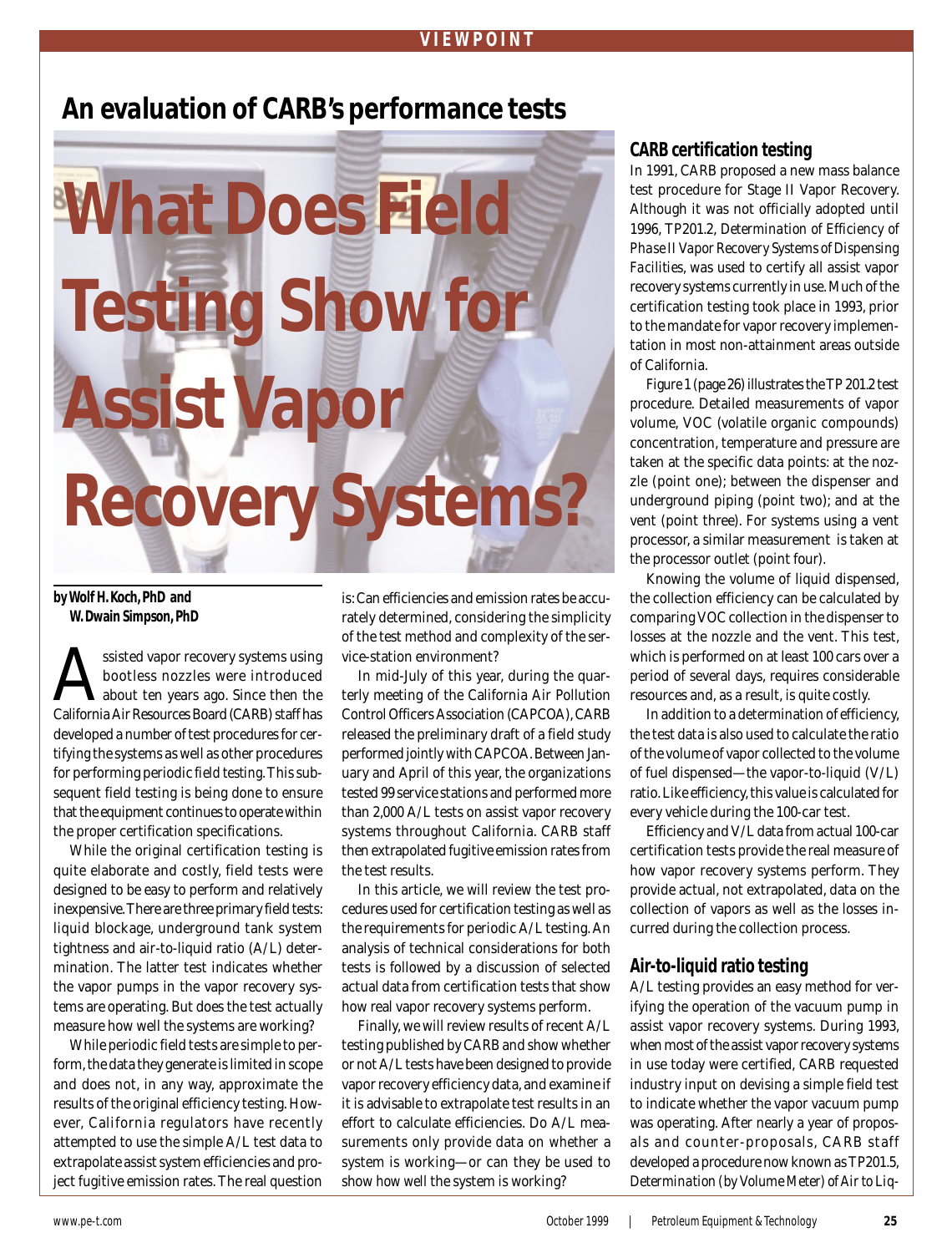*uid Volume Ratio of Vapor Recovery Systems of Dispensing Facilities.* 

The original intent of TP201.5 was as a field test to quickly evaluate the mechanical working status of a vapor recovery system within the specified operating range as measured at the time of certification (with the much more complex and costly 100-car certification test). However, its actual application by CARB and CAP-COA has evolved into a *performance* measure. In effect, CARB staff and CAPCOA have been using the test to calculate vapor recovery efficiency data and to project emission rates.

*Figure 2* on page 27 shows the A/L test apparatus for the equipment configuration required for field testing. A T-adaptor is pushed over the nozzle spout, sealing the vapor return passage. The T-adaptor is then connected to an air volume meter (such as a Roots meter). As liquid is dispensed, vapors that normally returned through the outer nozzle spout are replaced by air. This air is sucked through the Tadaptor, the plumbing and the air volume meter, which measures the volume of air entering the system.

The resulting data is the A/L ratio. Local air districts in California, as well as vendors, have developed alternatives to the approved CARB test, usually replacing the expensive Roots meter with other devices.

#### **What does A/L really measure?**

Vapor recovery efficiency evaluations (as described above and shown in *Figure*

*1*) are determined by measuring the ratio of mass collected at the vehicle fill pipe to the total mass of vapors displaced from the vehicle fuel tank during refueling. In order to do this accurately, all absolute physical parameters must be



measured for all collected samples.

Conversion to Standard Temperature and Pressure (STP) conditions are made for all volume, pressure and temperature measurements of the samples. In this way, the ratio of the collected mass over the total mass (the total mass is the lost mass plus the mass collected by the vapor recovery system) provides for an accurate measurement of the vapor collection efficiency.

**26** Petroleum Equipment & Technology | October 1999 www.pe-t.com



To allow for variations in vehicle fuel fill-pipe geometry, temperatures of vehicle fuel tanks, underground storage tank (UST) temperature and pressure, atmospheric pressure, and ambient temperature, several measurements are made over a few days.

This is done to provide an average efficiency for the current vehicle population and average current conditions. (CARB requires a 100 vehicle matrix representing the vehicle population in California.) A/L measurements are not as precise as the efficiency measure-

### **VIEWPOINT**

ments. A/L measurements assume that the vapor recovery system is a positive-displacement pumping system that essentially provides a constant volume ratio of vapors collected to fuel dispensed. Although not all systems work exactly this way, the assumption is still considered valid for compliance purposes by CARB; and no attempt is made in A/L measurements to convert measured parameters to STP or volumes to mass.

In fact, several factors are not considered during A/L measurements. This directly affects the application of A/L measurements to any efficiency measurement or efficiency correction. These factors are as follows:

■ *Air Temperature*—The temperature of air ingested by the vapor pump is not corrected for STP. Although a small correction is made when temperatures are within 10 degrees of standard (68 degree F, 528 degree R), each degree deviation from standard has about 0.19 percent effect on the measured value (1/528).

- *Air pressure*—The pressure of air ingested by the vapor pump is not corrected for STP. Again, although a small correction is made when atmospheric pressures are within 10 inches WC (Water Column) of standard atmospheric pressure (29.92 in Hg, 407 in WC), each inch of WC (0.07 in Hg) deviation from standard has about 0.25 percent effect on the measured value (1/407).
- *Pressure differential between the atmosphere and UST*—In addition to volume corrections due to the current atmospheric pressure, all vapor recovery systems depend at least slightly upon the pressure differential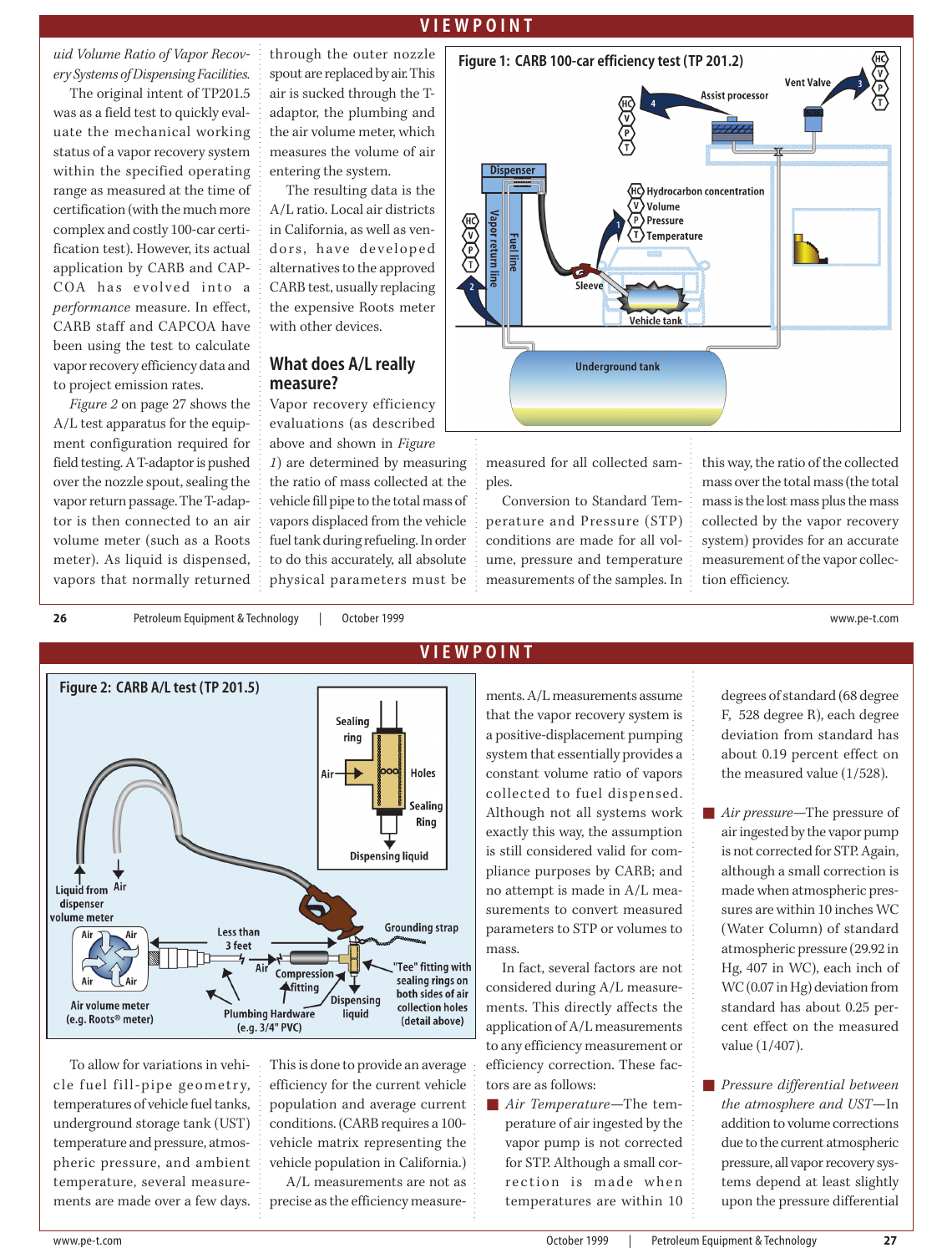#### between the dispensing nozzle (atmospheric for A/L measurements) and the UST. Although it may be assumed that the A/L measurement conditions are similar to conditions at the time of certification testing, varying barometric pressures could affect the A/L value. Low pressure vapor recovery systems that control the UST pressure by slight variations in V/L during refueling (as a function of UST pressure) will show the same variations in A/L measurements.

- *Density of fuel (gasoline)* Gasoline is assumed to have a certain density that affects the application of A/L measurements to efficiency calculations or lost-mass corrections. Gasoline density varies significantly with temperature with an average specific gravity of 0.725 (for an average blend of gasoline) at about 68 degrees F. The specific gravity of the same blend of gasoline is about 0.755 at 0 degrees F and about 0.710 at 100 degrees F. Although UST temperatures (and thus the fuel in the UST) remain fairly constant over time, many A/L measurements do not allow for enough fuel to be dispensed to ensure that the dispensed fuel attains the UST temperature rather than the ambient forecourt temperature. In addition to temperature, seasonal changes in gasoline vapor pressure affect densities.
- *Design variations*—Variations in the design of the T-adaptor and in the dimensions of the associated piping will produce differing results by changing the pressure drop across the experimental equipment. In order to eliminate this variable, all equipment must be standardized. While this was done for the reported field tests, it is not general practice for every

| Table 1: 1993 average 100-car certification test values |      |                   |  |  |  |
|---------------------------------------------------------|------|-------------------|--|--|--|
| <b>Manufacturer</b>                                     | V/L  | <b>Efficiency</b> |  |  |  |
|                                                         | 0.94 | 97%               |  |  |  |
|                                                         | 0.99 | 98%               |  |  |  |
|                                                         | 1.15 | 96%               |  |  |  |

inspecting agency.

■ *Aspiration of air*—Excess air may be aspirated by the vapor pumps of some systems. A/L measurements assume that all vapor collected is from the vehicle tank. The only valid comparison for an efficiency calculation requires the use of mass, not volume, of VOC collection.

CARB has proposed that a direct linear relationship exists between A/L measurements and efficiency for the purposes of estimating the emission impact due to faulty equipment in the field. If such a direct linear relationship were valid, the required 100-car efficiency test could be replaced by direct A/L ratio determination.

Attaining 100 percent efficiency would require the A/L to be exactly 1.00 during vapor collection. As proven by numerous observations of many vacuumassist vapor recovery systems, this relationship is just not valid, and careful analysis of the vapor collection process over many different environmental and vehicle parameters confirms this conclusion.

The use of A/L measurements is certainly valid for compliance checking, since the A/L value can indicate, within a range of values, whether or not a system is working within the mechanical parameters measured at the time of certification. However, A/L measurements are not valid for efficiency measurements, and care must be taken when extrapolating efficiency variations (other than very gross effects) or in determining lost-mass values based upon A/L values alone.

## **Actual V/L data from 100 car tests**

For this investigation, we have reviewed test data from three actual certification tests of assist vapor recovery systems from manufacturers A, B and C. These tests were all performed in 1993, during the period when most of the currently available equipment was certified.

Normal data trends indicate that at low V/L values, collection efficiency should be low. The efficiency should increase with increasing V/L values up to a point at which the excess vapor returned will overcome the UST system's capacitance and result in excess vent emissions (which will have a negative effect on efficiency).

Since data from each of the three systems can only be compared to other data from within its own set, we have provided average V/L and efficiency data from the respective 100-car efficiency tests in *Table 1*.

*Table 2* presents selected outliers (data outside of the norm) from each data set (i.e., manufactuers A, B and C), grouped in order of increasing V/L. The data clearly substantiates our contention that process variables resulting from a dynamic system far outweigh any ability to predict efficiency from a liquid and vapor volume measurement. The actual data shows high efficiencies at low V/Ls and conversely, low efficiencies at high V/Ls.

# **Most recent CARB A/L testing report**

During January-April 1999, CARB staff and CAPCOA performed field inspections at 99 assist vapor recovery sites throughout California. In addition to inspecting all of the equipment and reviewing station maintenance procedures, more than 2,000 A/L tests were performed on two different system types.

CARB staff then averaged all failed tests to arrive at average low and high A/L values for each system. Next, an actual average efficiency for failed A/L systems was calculated by taking the ratio of the failed A/L value to the value certified, assuming that the certified A/L value occurs at 95 percent efficiency.

Using a VOC recovery rate of 7.98 pounds/1000 gallons at 95 percent efficiency, CARB staff calculated VOC losses for both systems, assuming they account for 55 percent of the five billion gallons of annual California throughput. Estimates for total additional fugitive emissions are 6.6 tons/day for the two systems. While the report doesn't address balance systems specifically, this calculation appears to assume that the remaining 45 percent of gasoline volume in California is dispensed through balance systems at a 90 percent in-use efficiency.

# **The use of A/L testing and efficiency data**

There are many potential problems with CARB's projection of fugitive losses. The most important dilemma, of course, is the fact that the A/L test was never designed to provide performance data. As we discussed above, very basic engineering principles should preclude using the test for estimation of efficiencies and emission rates.

In addition to the fundamental problem with the use of A/L data, calculations made by CARB are very rough approximations that